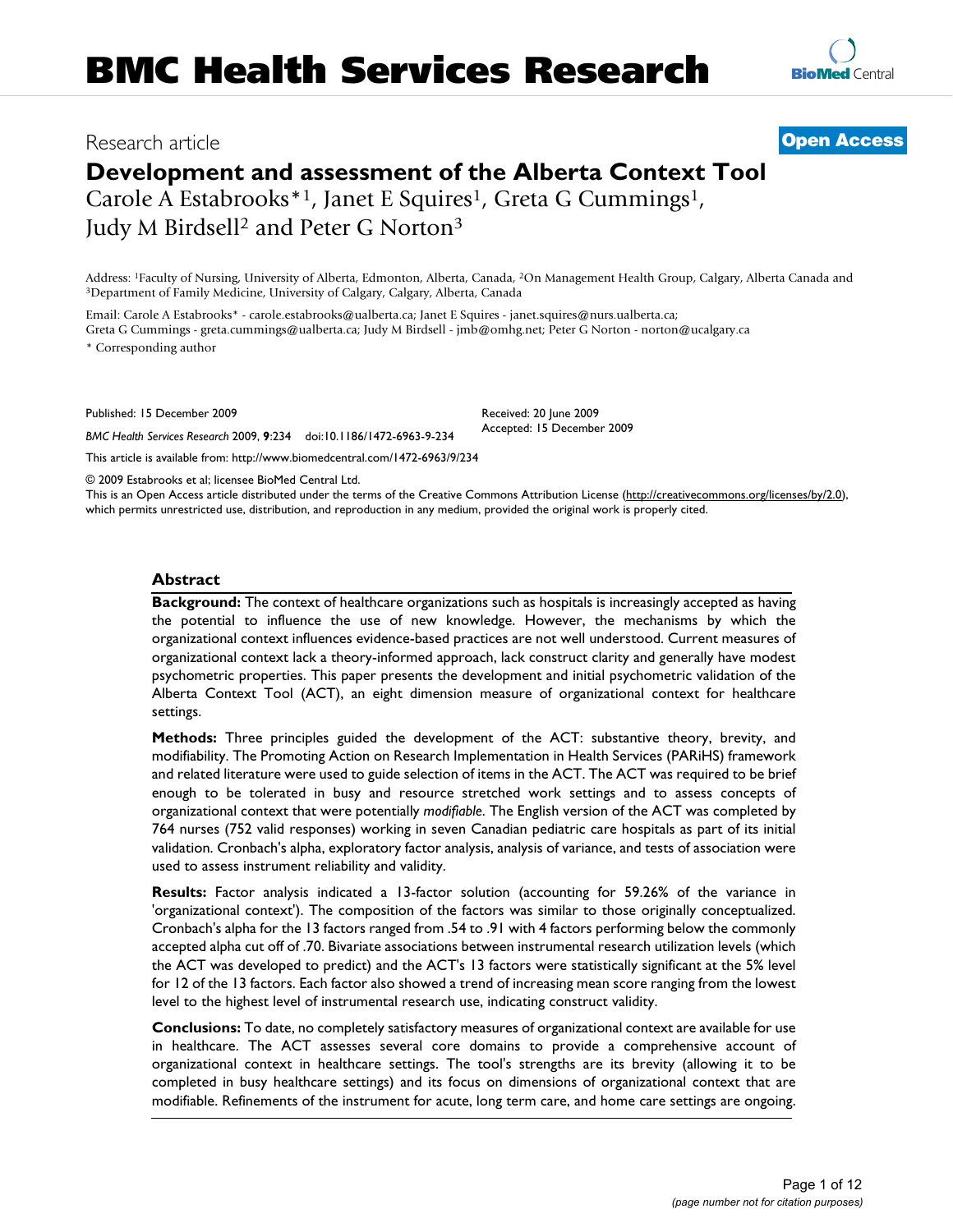# **Background**

Organizational context can be defined as "...the environment or setting in which people receive healthcare services, or in the context of getting research evidence into practice, the environment or setting in which the proposed change is to be implemented" [[1], p. 299]. Organizational context is widely considered to be an important influence on the successful implementation of research evidence in healthcare settings [1-4]. However, relatively little empirical evidence exists to support this claim. Further, its measurement has not been adequately addressed. In this paper, we report the first major assessment of a newly developed instrument, the Alberta Context Tool (ACT), designed to parsimoniously measure organizational context as perceived by healthcare providers working in complex healthcare settings.

The Alberta Context Tool (ACT) was developed with a specific purpose in mind and this shaped the approach taken to expanding our understanding of the construct of 'context'. Given our belief that organizational context is a central influence on the effective use of clinically relevant research evidence by healthcare providers, we sought to develop a tool that would allow us to assess context validly and reliably within complex healthcare settings where care is provided to patients. The resulting context measure was intended for administration at the level of the individual healthcare provider to determine their perception of context as it applies to a patient care unit or organization (e.g., hospital), depending on the individual's context of care delivery.

In the development of the ACT we tried to balance, to the extent possible, three principles: a substantive theory, brevity, and modifiability. We used the *Promoting Action on Research Implementation in Health Services* (PARiHS) framework to conceptualize organizational context. When the framework did not provide direction, we operationalized concepts from related literature (e.g., [5-8]). The PARiHS framework provides a broad conceptualization of how research implementation occurs in organizational settings. In the index paper for PARiHS [9] successful research implementation was proposed to result from the interplay and interdependence of three core elements: (1) evidence, (2) facilitation, and (3) context. We were interested in the context domain.

Context, in the PARiHS framework, is construed generally as the work setting and more specifically embodies three domains: culture, leadership and evaluation. *Culture* is defined as "the forces at work, which give the physical environment a character and feel" [9,10]. Subsequent exploration into the concept of 'culture' by McCormack and colleagues [11] resulted in further refinement of the definition of culture to encompass the prevailing beliefs and values, as well as consistency in these values and a receptivity to change, among members of an organizational setting.

The PARiHS framework defines *leadership* as the "nature of human relationships" [[11], p.98] with effective leadership giving rise to clear roles, effective teamwork and organizational structures, and involvement by organizational members in decision making and learning. This closely resembles 'transformational leadership'[11], a broad term reflecting leaders thought to be among the most effective leaders because they are able to transpose their ideas and beliefs into collective beliefs which eventually become assumptions and part of a unit's culture [11-13]. Emotionally intelligent leadership styles are one form of leadership consistent with transformational styles because they focus on how leaders manage their own emotions and their relationships with others both individually and in larger social settings [14].

*Evaluation* is described in the PARiHS framework as feedback mechanisms (individual and system level), sources, and methods for evaluation [9]. Audit (data gathered about the processes and/or outcomes of patient care) coupled with feedback (data provided to members of the organization) is one of the most commonly applied evaluation methods in healthcare organizations. Research implementation is hypothesized by the PARiHS developers to be most successful when evaluation occurs routinely.

A recent paper by the PARiHS group suggests that a fourth contextual component, *resources*, is important to the implementation of research findings. In 2004, Rycroft-Malone and colleagues [15] interviewed staff nurses, nurse managers, and other implementation 'experts' at two acute care agencies in the United Kingdom and identified time, equipment, and clinical skills as resources needed to implement research findings. They also identified the complexity of relationships among these resources.

#### **Methods**

#### *Development of the ACT*

In developing the ACT we worked to make it brief enough to be tolerated in busy and resource stretched work settings. This decision made ACT development of necessity pragmatic. We also chose to focus on concepts of organizational context that were potentially *modifiable*. Therefore we did not include concepts that could not be a focus of future research implementation intervention studies. Development of the ACT occurred in four phases: (1) selection of the conceptual framework, (2) conceptual refinement, (3) item construction, and (4) feasibility assessment. Time to complete the ACT was assessed as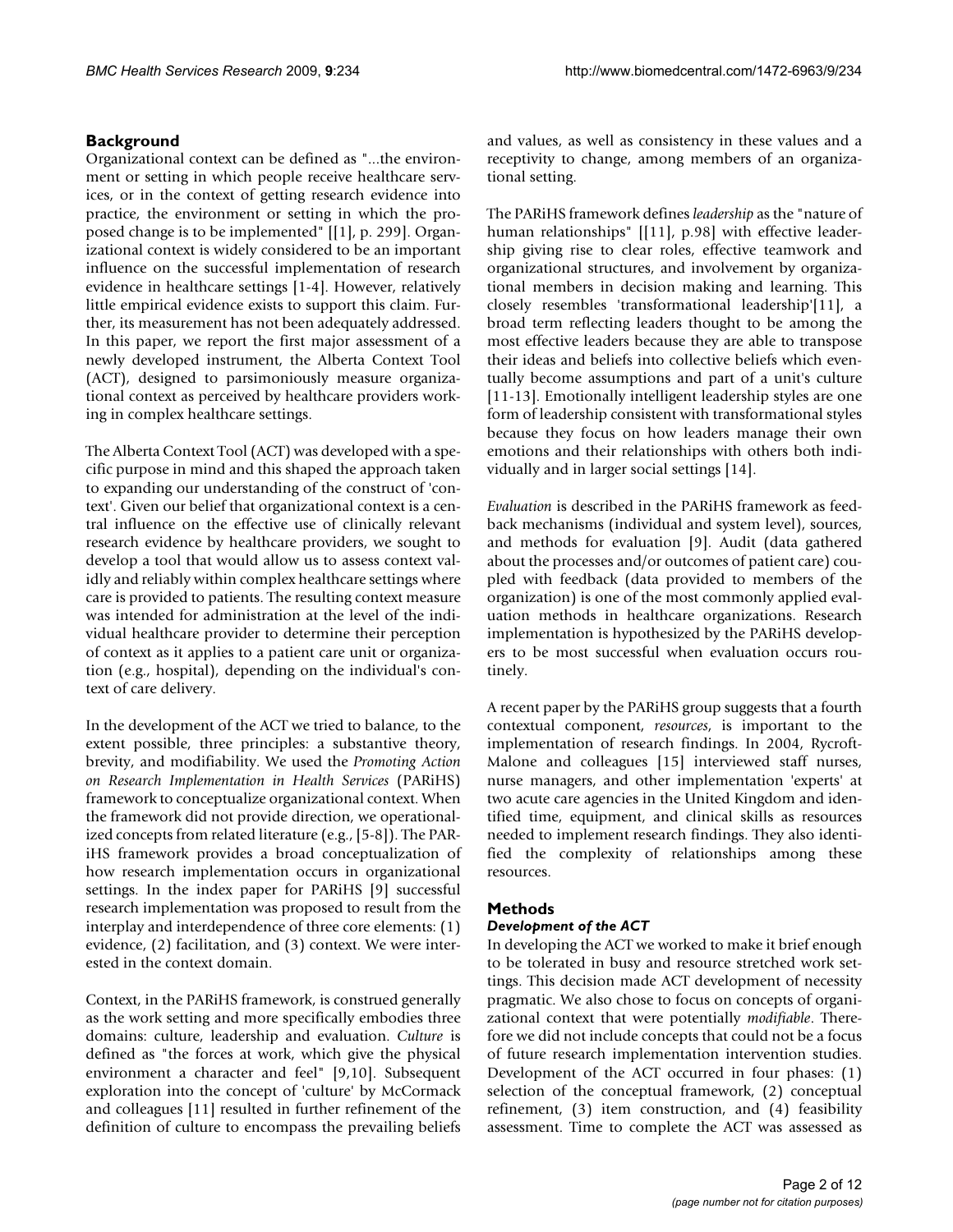part of the feasibility assessment; the ACT was administered to five nurses with a documented mean completion time of 20.7 minutes. Additional detail on the development of the ACT is described elsewhere [16]. Following feasibility assessment, an index version (76 items) of the ACT covering eight dimensions of organizational context was developed. The initial (index) ACT tool was then pretested with 453 healthcare professionals (152 nurses, 36 physicians, 181 allied health professionals, 46 educators and specialists, 38 managers) in four acute care teaching hospitals in Alberta, Canada. Based on this pre-test, the instrument was revised and reduced from 76 to 56 items. Details of the ACT refinement can be found in Additional File 1. The refined ACT consists of 56 items reflecting the following eight contextual dimensions: culture (6 items), leadership (6 items), evaluation (6 items), social capital (6 items), informal interactions (7 items), formal interactions (5 items), structural and electronic resources (11 items), and organizational slack (9 items representing three sub-concepts - time, space, human resources). Definitions of the eight context dimensions, along with our hypotheses about their association with research implementation (i.e., research utilization) are listed in Table 1.

The reduced (56-item) version of the ACT was pretested for feasibility and completion time with pediatric nurses in two hospitals in Alberta (Canada). In the pretest, the 56-item ACT was embedded in a larger survey consisting of 135 items and administered to 249 nurses. The mean time to complete the entire survey was 22 minutes for those who completed it online  $(n = 209)$  and 33 minutes for those who completed it using paper  $(n = 40)$ , resulting in average *item* to completion times of 9.8 seconds for the online administration and 14.7 seconds for the paper administration. Using this average item time, we estimated a mean time to completion for the 56-item ACT of 9.1 minutes (when administered online) and 13.7 minutes (when administered by paper), both significantly less than time to completion for the original (76-item) version. Based on these completion times, we decided to administer the ACT in the larger multi-site study (reported in this paper) in online format only.

#### *Design, sample, and data collection*

Seven pediatric hospitals in six Canadian provinces provided the sampling pool for the administration of the English version of the refined 56-item ACT (henceforth simply the ACT). Five healthcare professional subgroups were eligible to participate: nurses, physicians, allied professionals, educators/clinical specialists, and managers. Inclusion and exclusion criteria for the professional subgroups are summarized in Additional File 2. Data were collected using an on-line survey. Eligible participants were provided with a survey package containing a letter introducing the study, and a business card providing a

Uniform Resource Locator (URL) and unique password to access the survey on-line.

Ethical approvals for the study were obtained from the appropriate universities and hospital review boards in the respective Canadian provinces.

# *Data analysis*

Data analyses (except aggregation statistics) were carried out using the Statistical Package for the Social Sciences for Windows (SPSS, v. 16.0) on data collected from professional nurses (n = 752); aggregation statistics were carried out using the SAS 9.2 statistical program. Data analyses included a missing-values analysis; items with missing values greater than 10% were considered for removal and/ or imputation [17]. Descriptive statistics (variance, mean, histograms) were generated for each item and examined for amount of variance and middle range mean scores as well as sufficient endorsement frequency. Items with a very high or low frequency (endorsement frequency) were considered for elimination since answers can be predicted with frequencies greater than 80% accuracy and below 20% [18]. These frequencies would also have no influence on the scale's psychometric properties and may increase burden by making it longer.

#### *Validity*

Since this was the first major field assessment of the ACT, our assessment was largely exploratory rather than confirmatory in nature. Therefore, to examine the underlying dimensional structure of the ACT, we performed factor analysis using principal component analysis (PCA) with orthogonal (Varimax) rotation rather then other factoranalytic methods such as 'principal axis factoring' or 'common factor analysis'. Missing values, which were limited, were treated as such with no substitution or imputation of estimated values. Factors were identified using the 1.0 eigenvalue cutoff rule and the Scree test. Item retention was based on coefficient values (factor loadings  $\geq 0.35$ ). Items that cross loaded (factor coefficients  $\geq 0.35$ ) on two or more factors were examined on a case-by-case basis and were either re-conceptualized or eliminated from the scale to achieve a balance of good estimation and avoidance of overcapitalizing on sampling error [19]. The Varimax rotation with Kaiser normalization, as recommended by Kline [20], was used to enhance interpretability of the principal component analysis. Following factor analysis, corrected item-total correlations were reviewed for items within the factors identified; items that correlated with the total score below 0.30 were considered for deletion [21]. Items were also considered for deletion if they: (1) caused a significant increase in scale alpha values if they were deleted (item-total statistics), or (2) were highly correlated (> .70 from item-to-item correlations) with each other [22].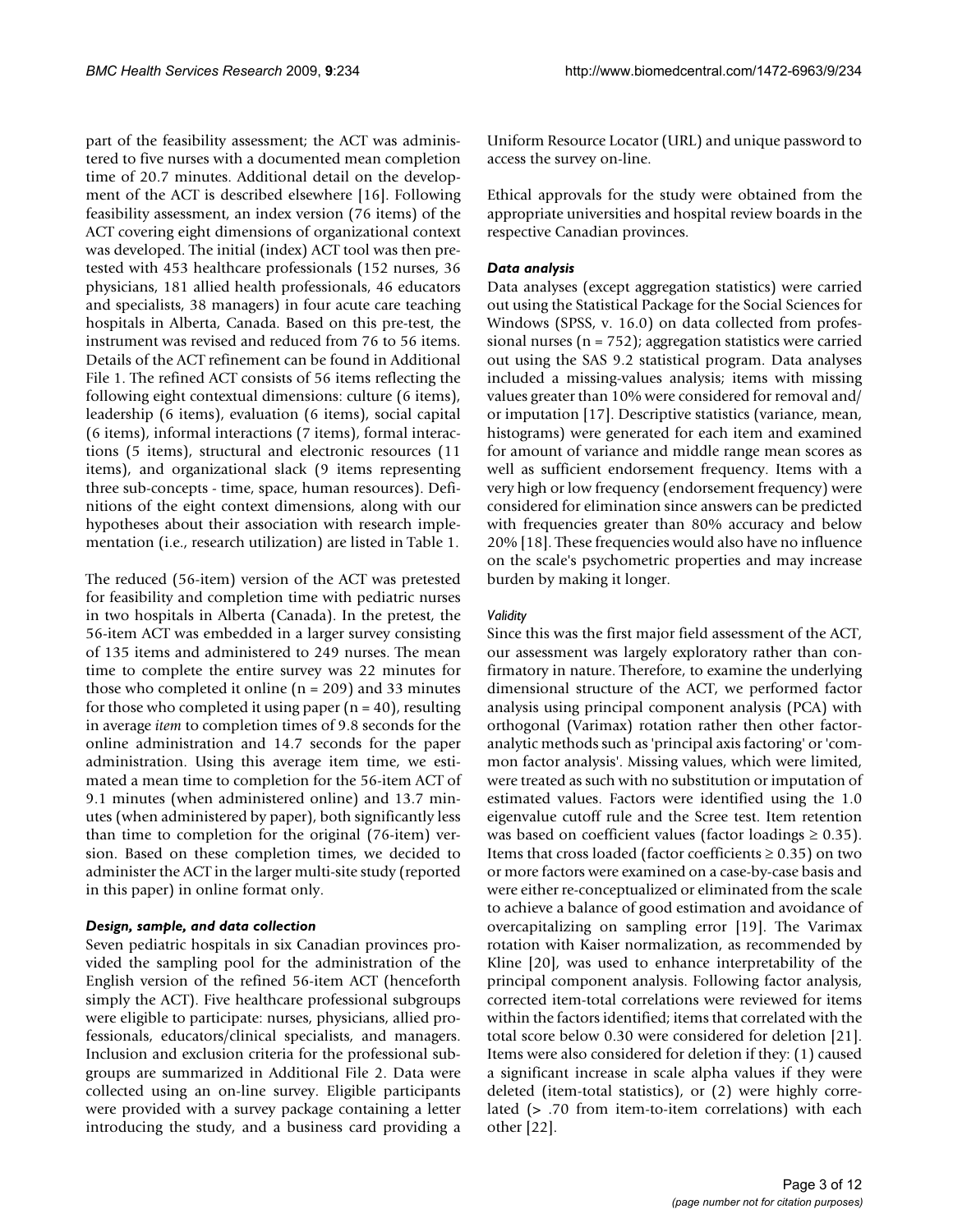#### **Table 1: Concepts in the ACT survey**

| Concept                                      | <b>Definition</b>                                                                                                                                                                                | <b>Hypothesis</b>                                                                                                                  | Sample item                                                                                                                                     |
|----------------------------------------------|--------------------------------------------------------------------------------------------------------------------------------------------------------------------------------------------------|------------------------------------------------------------------------------------------------------------------------------------|-------------------------------------------------------------------------------------------------------------------------------------------------|
| Leadership <sup>1</sup>                      | The actions of formal leaders in an<br>organization (unit) to influence<br>change and excellence in practice,<br>items generally reflect emotionally<br>intelligent leadership                   | <b>HI:</b> Care providers who perceive<br>more positive (emotionally<br>intelligent) unit leadership report<br>higher research use | Calmly handles stressful situations                                                                                                             |
| Culture <sup>1</sup>                         | The way that 'we do things' in our<br>organizations and work units, items<br>generally reflect a supportive work<br>culture                                                                      | <b>H2</b> : Care providers who perceive a<br>more positive unit culture report<br>higher research use                              | My organization effectively<br>balances best practice and<br>productivity                                                                       |
| Evaluation <sup>1</sup>                      | The process of using data to assess<br>group/team performance and to<br>achieve outcomes in organizations<br>or units                                                                            | H3: Care providers who perceive a<br>larger number of unit feedback<br>mechanisms report higher research<br>use                    | Our team routinely monitors our<br>performance with respect to the<br>action plans                                                              |
| Social Capital <sup>1</sup>                  | The stock of active connections<br>among people. These connections<br>are of three types: bonding,<br>bridging, and linking                                                                      | H4: Care providers who perceive<br>more positive unit social capital<br>activities report higher research<br>use                   | People in the group share<br>information with others in the<br>group                                                                            |
| Formal Interactions <sup>2</sup>             | Formal exchanges that occur<br>between individuals working within<br>an organization (unit) through<br>scheduled activities that can<br>promote the transfer of knowledge                        | H6: Care providers who perceive a<br>larger number of formal unit<br>interactions report higher research<br>use                    | How often do these activities<br>occur?<br>-Team meetings                                                                                       |
| Informal Interactions <sup>2</sup>           | Informal exchanges that occur<br>between individuals working within<br>an organization (unit) that can<br>promote the transfer of knowledge                                                      | <b>H5</b> : Care providers who perceive a<br>larger number of informal unit<br>interactions report higher research<br>use          | How often do you interact with<br>people in the following roles or<br>positions?<br>- Someone who champions<br>research and its use in practice |
| Structural/Electronic Resources <sup>3</sup> | The structural and electronic<br>elements of an organization (unit)<br>that facilitate the ability to assess<br>and use knowledge                                                                | H7: Care providers who perceive a<br>larger number of unit structural and<br>electronic resources report higher<br>research use    | How often do you use/attend the<br>following?<br>- A Library                                                                                    |
| Organizational Slack                         | The cushion of actual or potential<br>resources which allows an<br>organization (unit) to adapt<br>successfully to internal pressures<br>for adjustments or to external<br>pressures for changes |                                                                                                                                    |                                                                                                                                                 |
| • Human Resources (staffing) <sup>1</sup>    |                                                                                                                                                                                                  | H8: Care providers who perceive<br>sufficient unit staffing levels report<br>higher research use                                   | Enough staff to deliver quality care                                                                                                            |
| $\cdot$ Time $\vdash$                        |                                                                                                                                                                                                  | H9: Care providers who perceive<br>having sufficient time on their unit<br>report higher research use                              | Time to do something extra for<br>patients                                                                                                      |
| • Space                                      |                                                                                                                                                                                                  | H10: Care providers who perceive<br>having sufficient space on their unit<br>report higher research use                            | Use of designated space                                                                                                                         |

1 = Scale: 1-strongly disagree; 2-disagree; 3-neither agree or disagree; 4-agree; 5-strongly agree

 $2 =$  Scale: 1-never; 2-rarely; 3-ocasionally; 4-frequently; 5-almost always

3 = Scale: 1-never; 2-rarely; 3-ocasionally; 4-frequently; 5-almost always; 6-not accessible

The ACT was developed to measure organizational context and was motivated by a need to build a better understanding of how to design effective interventions that result in better research uptake. Several studies examining the impact of context on research implementation in both the nursing [2,23-26] and organizational behaviour literature [27] support the importance of contextual factors to research use. We assessed construct validity of the ACT by examining associations between each of its factors and instrumental research utilization. Instrumental research

utilization was defined to study participants as the use of observable research-based practices when caring for patients and was scored on a 5-point frequency scale from 1 (use less then 10% of the time) to 5 (use almost 100% of the time). This item has been used in several previous studies [28-30]. Items within each ACT concept were averaged (culture, leadership, evaluation, social capital, organizational slack-human resources, organizational slack-time, organizational slack-space) or recoded as existing or not existing and then counted (informal interac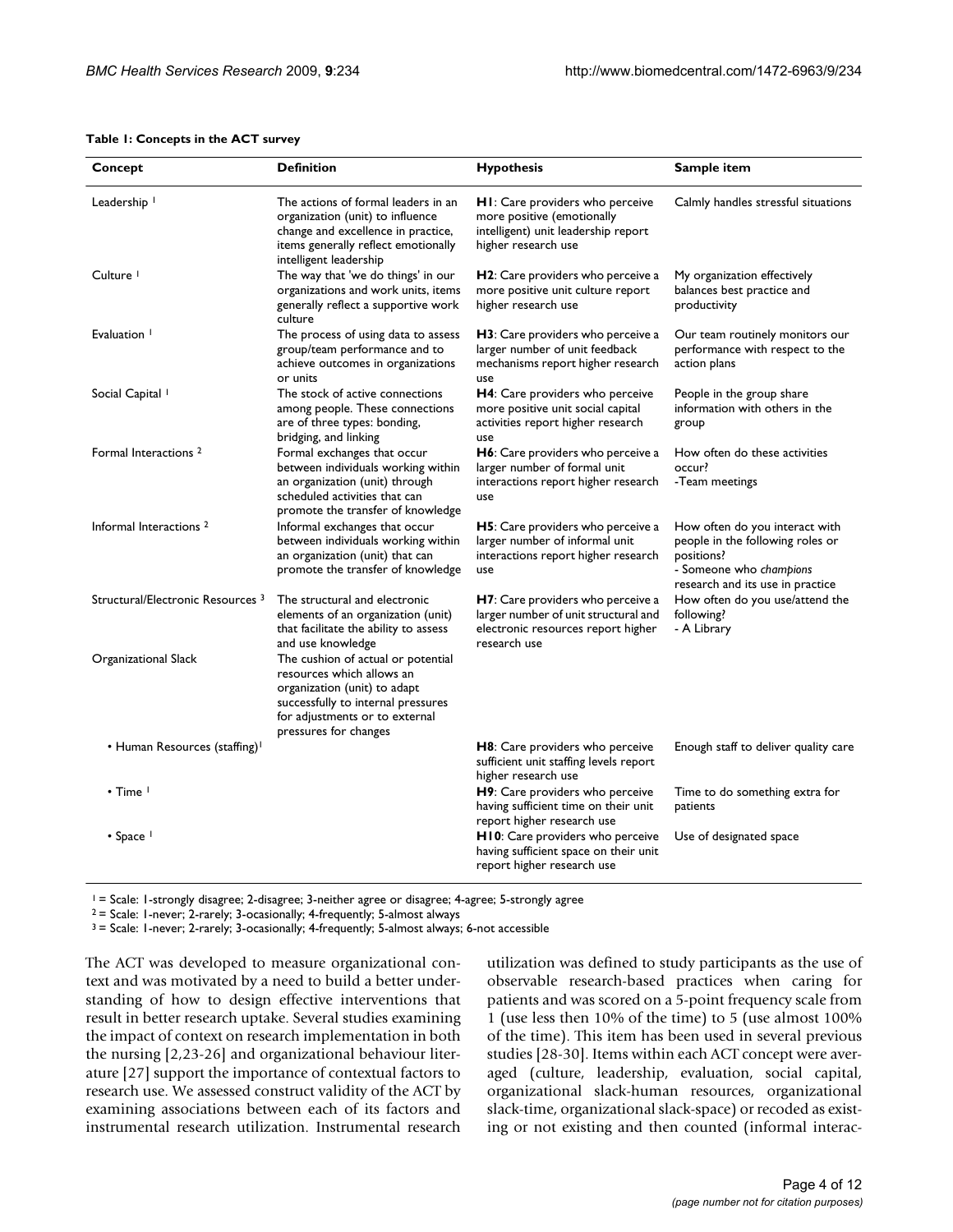tions, formal interactions, structural and electronic resources) to calculate one derived score for each factor.

While research utilization and the ACT variables were measured and analyzed at the individual level in the study reported in this paper, individual scores on the ACT can be aggregated to obtain unit scores by calculating group means. Therefore, we also calculated a set of indices to assess each identified factor's performance when aggregated. One-way analysis of variance (ANOVA) was performed for each variable using the unit as the group variable. The source table from the one-way ANOVA was used to calculate the following indices: (1) interclass correlation ICC  $(1) = (BMS - WMS)/(BMS + [K - 1] WMS)$ , where BMS is the between-group mean square, WMS is the within-group mean square, and K is the number of subjects per group. The average K for unequal group size was calculated as  $K = (1/[N-1]) (\Sigma K - [\Sigma K^2/\Sigma K])$ ; (2) interclass correlation ICC (2) = (BMS - WMS)/BMS; (3)  $\eta^2$  = SSB/SST, where SSB is the sum of squares between groups and SST is the sum of squares total; and (4)  $\omega^2 = (SSB - [N])$ - 1]WMS)/(SST + WMS). For each variable analyzed, there is strong agreement among nurses in each given unit when ICC (1) is greater than 0.1. Aggregated data are considered reliable when the *F* statistic from the ANOVA table is statistically significant ( $p < 0.05$ ) and/or ICC (2) is greater than 0.60 [31]. An indicator of effect size is  $\eta^2$ , the proportion of variance in the individual factor accounted for by group membership [32]. Omega squared  $(\omega^2)$  is a measure of the relative strength of the aggregated variable at the group level [33]. Both  $\eta^2$  and  $\omega^2$ are measures of validity of the aggregated data at the patient care unit level.

#### *Reliability*

Reliability of the factors within the ACT instrument was examined using Cronbach's alpha  $(\alpha)$ . Factors below the acceptable standard (0.70) for scales intended to compare groups were considered for revision [21,34].

# **Results**

#### *Sample characteristics*

The overall response rate for professional nurses completing the ACT in English was  $43.5\%$  (n = 764). Twelve cases were deleted (7 cases for having completed less than 90% of the survey, and 5 cases for not meeting eligibility criteria) leaving an analytic sample of 752. A summary of the demographic data pertaining to the final sample completing the ACT in English is presented in Table 2.

#### *Missing values and descriptive statistics*

We used listwise deletion to deal with missing data. No individual ACT items were missed by greater than 10% of

| Demographic Characteristic<br>n (%)                        |                         |             |  |  |  |  |
|------------------------------------------------------------|-------------------------|-------------|--|--|--|--|
|                                                            |                         |             |  |  |  |  |
| Gender [n, (%)]                                            | Male                    | 32(4.3)     |  |  |  |  |
|                                                            | Female                  | 720 (95.7)  |  |  |  |  |
|                                                            | <b>Missing Values</b>   | 0           |  |  |  |  |
| Age [n, (%)]                                               | $20-24$ years           | 70 (9.3)    |  |  |  |  |
|                                                            | 25-29 years             | 221(29.4)   |  |  |  |  |
|                                                            | 30-34 years             | 132 (17.6)  |  |  |  |  |
|                                                            | 35-39 years             | 73 (9.7)    |  |  |  |  |
|                                                            | 40-44 years             | 72 (9.6)    |  |  |  |  |
|                                                            | 45-49 years             | 75 (10.0)   |  |  |  |  |
|                                                            | 50-54 years             | 63(8.4)     |  |  |  |  |
|                                                            | 55-59 years             | 39(5.2)     |  |  |  |  |
|                                                            | 60-64 years             | 6(0.8)      |  |  |  |  |
|                                                            | 65-70 years             | 0           |  |  |  |  |
|                                                            | <b>Missing Values</b>   | 1(0.1)      |  |  |  |  |
| Highest Education Level [n, %]                             | Diploma/Certificate     | 250 (33.2)  |  |  |  |  |
|                                                            | <b>Bachelors Degree</b> | 488 (64.9)  |  |  |  |  |
|                                                            | Masters Degree          | 13(1.7)     |  |  |  |  |
|                                                            | Other                   | 0           |  |  |  |  |
|                                                            | <b>Missing Values</b>   | 1(0.1)      |  |  |  |  |
| Number of Years Worked in Current Position [Mean (SD)]     |                         | 8.4(8.3)    |  |  |  |  |
| Number of Years Worked on Unit [Mean (SD)]                 |                         | 7.7(7.4)    |  |  |  |  |
| Overall instrumental research utilization score (mean, SD) |                         | 3.47(1.213) |  |  |  |  |

**Table 2: Characteristics of Study Sample (n = 752)**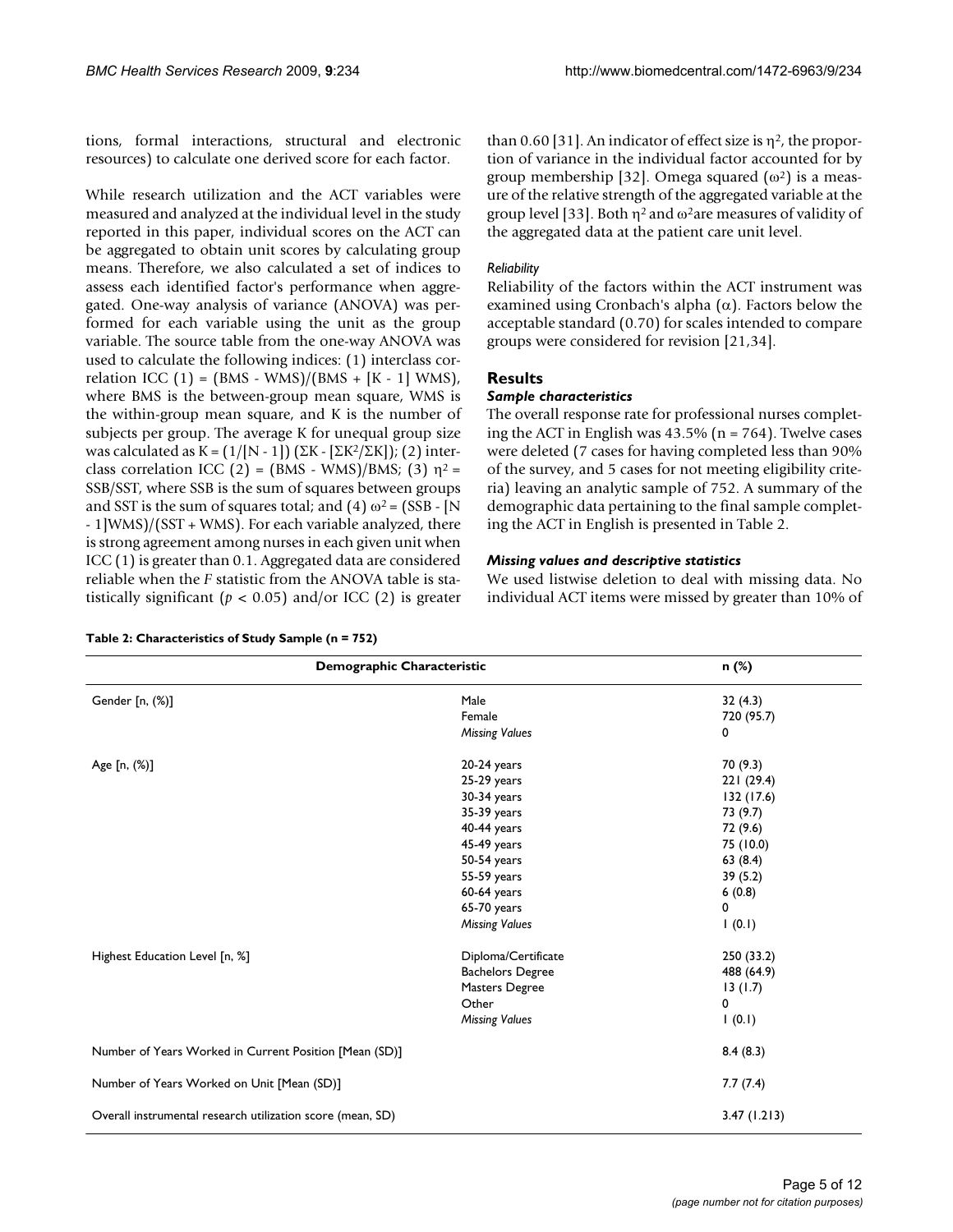respondents. Item distribution of the 56 ACT items showed acceptable variance and middle range mean scores.

#### *Validity - Internal structure*

#### *Factor analysis*

Listwise deletion resulted in a final sample of 704 participants for the PCA. The PCA indicated a 13-factor solution accounting for 59.26% of the variance in 'organizational context'. The range of loadings for each factor, along with the means (and standard deviations) for each factor are shown in Table 3.

*Culture, Leadership, Evaluation, Structural and Electronic Resources* Culture, leadership, evaluation, and resources constitute organizational context according to the PARiHS framework, which guided the development of the ACT. In our 13-factor solution, the first two factors (eigenvalues 9.806

**Table 3: ACT Domains: Psychometric Validity and Reliability**

and 3.825) included all items in the evaluation and leadership subscales and accounted for most of the variance at 17.51% and 6.83%, respectively. The culture items constituted the seventh factor, (eigenvalue 1.725), accounting for 3.08% of the variance. Structural and electronic resources were represented in the eighth, ninth, and thirteenth factors (eigenvalues 1.441, 1.406, and 1.042 respectively) and accounted for 2.57%, 2.51%, and 1.86% of the variance respectively in organizational context. Items with the highest factor coefficients were used to name the three 'types' of structural and electronic resources; type 1 (factor 8) represented *formal resources* (e.g., policies and procedures, clinical practice guidelines); type 2 (factor 9) represented *traditional resources* (e.g., textbooks, journals), and type 3 (factor 13) represented *electronic resources* (e.g., reminder systems, computerized decision support). Together, culture, leadership, evaluation, and structural and electronic resources (con-

|                                              |                | No.<br><b>Completed</b><br><b>Responses</b> | Mean<br><b>Response</b> | <b>Standard</b><br><b>Deviation</b> | Factor Analysis <sup>1</sup> (n = 704) | Cronbach<br>Alpha <sup>2</sup> |                   |      |
|----------------------------------------------|----------------|---------------------------------------------|-------------------------|-------------------------------------|----------------------------------------|--------------------------------|-------------------|------|
| <b>Survey</b><br>Concept                     | No. Items      |                                             |                         |                                     | <b>Factor ranks</b>                    | Factor<br>Loadings<br>(Range)  | <b>Eigenvalue</b> |      |
| Leadership                                   | 6              | 750                                         | 3.53                    | 0.81                                | $\overline{2}$                         | $0.753 - 0.842$                | 3.825             | 0.91 |
| <b>Culture</b>                               | 6              | 746                                         | 3.83                    | 0.53                                | 7                                      | $0.389 - 0.701$                | 1.725             | 0.72 |
| <b>Evaluation</b>                            | 6              | 747                                         | 2.98                    | 0.82                                | I.                                     | $0.774 - 0.864$                | 9.806             | 0.91 |
| <b>Social Capital</b>                        | 6              | 742                                         | 3.90                    | 0.47                                | 3                                      | $0.584 - 0.684$                | 3.412             | 0.77 |
| Formal<br>Interactions*                      | 4              | 745                                         | 1.84                    | 1.02                                | 10                                     | $0.369 - 0.702$                | 1.286             | 0.60 |
| <b>Informal</b><br>Interactions*             |                |                                             |                         |                                     |                                        |                                |                   |      |
| Type I-Non-<br>direct Care<br>providers      | 4              | 743                                         | 1.09                    | 0.95                                | 4                                      | $0.550 - 0.768$                | 2.519             | 0.75 |
| Type 2- Direct<br>Care providers             | 5              | 747                                         | 4.21                    | 0.86                                | 5                                      | $0.339 - 0.798$                | 2.460             | 0.70 |
| <b>Structural</b>                            |                |                                             |                         |                                     |                                        |                                |                   |      |
| and<br><b>Electronic</b><br>Resources*       |                |                                             |                         |                                     |                                        |                                |                   |      |
| Type 1-Formal<br>Resources                   | 4              | 745                                         | 2.74                    | 1.00                                | 8                                      | $0.439 - 0.806$                | 1.441             | 0.71 |
| Type $2-$<br><b>Traditional</b><br>Resources | 3              | 745                                         | 0.72                    | 0.68                                | 9                                      | $0.510 - 0.720$                | 1.406             | 0.60 |
| Type 3-<br>Electronic<br>Resources           | 3              | 751                                         | 1.36                    | 0.86                                | 13                                     | $0.602 - 0.710$                | 1.042             | 0.54 |
| Organization<br>al Slack                     |                |                                             |                         |                                     |                                        |                                |                   |      |
| Time                                         | 4              | 752                                         | 2.93                    | 0.55                                | 6                                      | $0.606 - 0.717$                | 1.836             | 0.74 |
| Space                                        | 3              | 750                                         | 2.94                    | 0.88                                | $\mathbf{H}$                           | $0.636 - 0.807$                | 1.232             | 0.63 |
| Human<br>Resources                           | $\overline{2}$ | 750                                         | 2.92                    | 1.03                                | 12                                     | $0.759 - 0.788$                | 1.195             | 0.83 |

1Extraction Method: Principal Component Analysis, Rotation Method: Varimax method

2Cronbach alpha was computed for each individual factor. For factors using a count method for deriving scores (formal interactions, informal interactions [Types 1 and 2], structural and electronic resources [Types 1, 2, and 3]), the recoded values were used to compute Cronbach alpha

\* Dimensions derived based on count method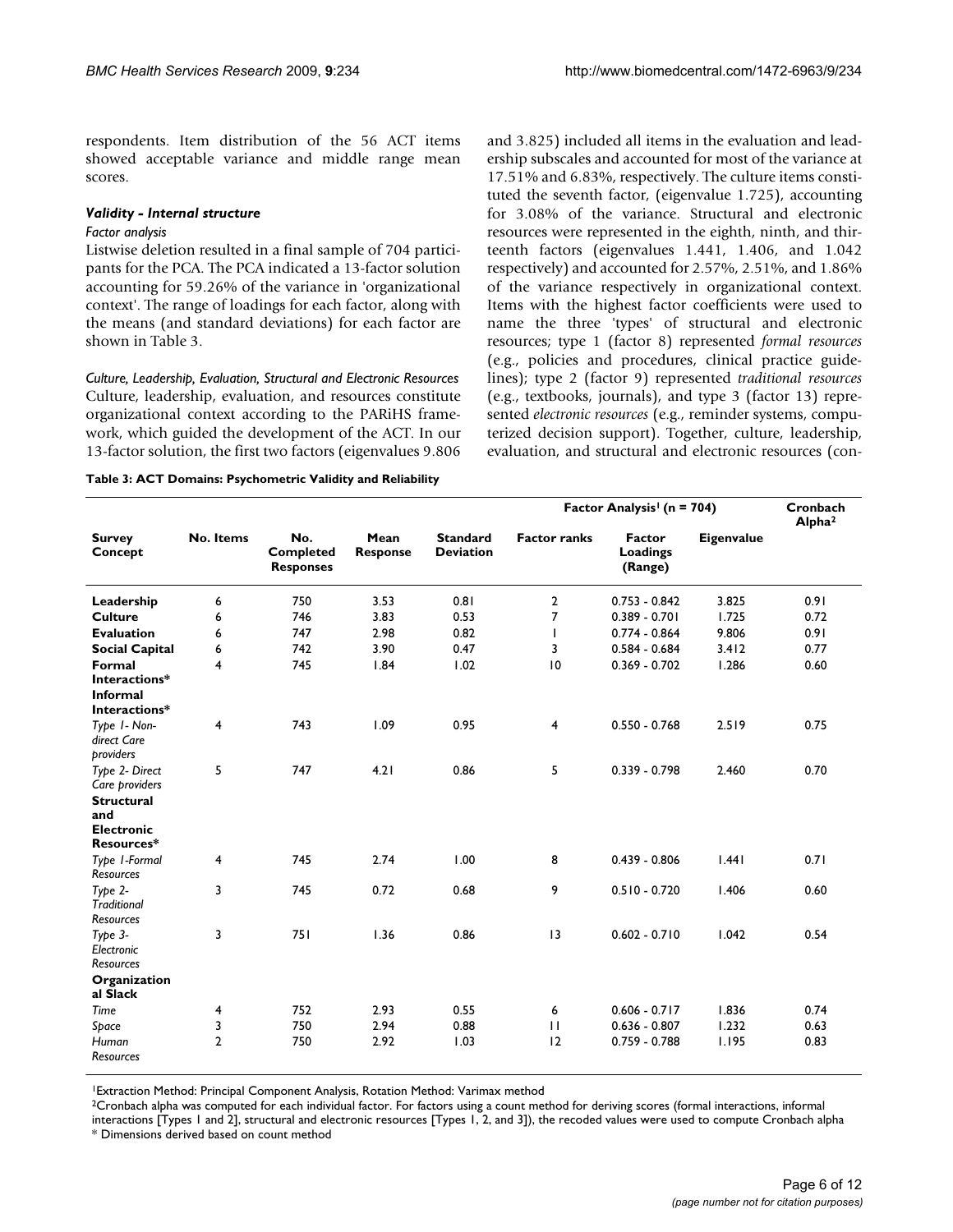text according to the PARiHS framework) accounted for 34.36% of the variance in organizational context as measured by the ACT.

# *Social Capital*

The third factor (eigenvalue 3.412) represented social capital and accounted for 6.09% of the variance in organizational context as measured by the ACT.

# *Interactions*

Informal interactions were represented in the fourth and fifth factors (eigenvalues 2.519 and 2.460) and accounted for 4.50%, and 4.39% of the variance respectively for a total explained variance of 8.89%. Items with the highest factor coefficients were used to name the two 'types' of informal interactions; type 1 (factor 4) represented interactions with non-direct care providers (e.g., interactions with a clinical educator, interactions with a quality improvement specialist) while type 2 (factor 5) represented interactions with direct care providers (e.g., interactions with other nurses, hallway talk). Formal interactions (e.g., team meetings, patient rounds) were represented in the tenth factor (eigenvalue 1.286) and accounted for an additional 2.30% of the variance in organizational context as measured by the ACT.

# *Organizational Slack*

The sixth, eleventh, and twelfth factors (eigenvalues 1.836, 1.232, and 1.195 respectively) represented the three sub dimensions of organizational slack - time, space, and human resources (staffing). These sub dimensions accounted for 3.28% (time), 2.20% (space), and 2.13% (human resources) of the variance for a combined variance of 7.61% in organizational context as measured by the ACT.

# *Item-total statistics*

Corrected item-total correlations for items within each of the 13 factors, with the exception of one item, (continuing education in the formal interaction factor, item-total correlation = .231) were greater than the predetermined cutoff of .30 indicating items within each factor were related to the overall scale for that factor. Item-total statistics (alpha when item deleted) for each factor also remained stable, providing further internal structure validity evidence for the ACT.

# *Construct validity*

To assess construct validity of the ACT we examined associations between the 13 ACT factors and levels of the dependent variable (instrumental research utilization). Increases in each of the 13 factors showed a positive bivariate correlation with an increasing trend from lowest level of instrumental research use to the highest (see Table 4). The p-values for both the Pearson's correlation coefficient and the nonparametric Spearman's rank correlation coefficient show a significant bivariate relation between 12 of the 13 ACT factors and instrumental research use at the 5% level; the only exception was the organizational slackhuman resources factor.

We also assessed the relative percent difference in mean score of each of the ACT's 13 factors from the sample average (Table 4). The results showed a positive incremental relationship with increasing levels of instrumental research utilization (i.e., the higher the contextual scores for each factor assessed relative to the sample average, the better the level of research utilization).

#### *Internal reliability estimations*

Table 3 lists the Cronbach alpha coefficients for each of the 13 factors within the ACT. Coefficients ranged from a low of .54 (for structural and electronic resources - type 3 [electronic resources]) to a high of .91 (for leadership and evaluation factors). With the exception of four factors (structural and electronic resources - type 2 [traditional resources] and type 3 [electronic resources], formal interactions and organizational slack-space) all exceeded the acceptable standard (> 0.70) for scales intended to compare groups recommended by Nunnally and Bernstein [21] and Altman and Bland [34].

# *Aggregation of the measures to unit level*

The ACT is intended to provide responses that can be aggregated to the level of the patient care unit or to higher organizational levels depending on the context of care delivery for the group(s) completing the instrument. Therefore, we also assessed the performance of the ACT factors when aggregated to the unit level. When developing the ACT, items within the various dimensions were constructed to direct respondents' attention to common experiences on a particular patient care unit in order to ensure that the ACT was meaningful at the unit level. For example, lead-in instructions to the various ACT dimensions asked respondents to assume the shared perspective of their patient care unit (e.g., on my unit we....). Designing items in this way brings about less within-group variability and more between-group variability compared to traditional survey items that focus on individual experiences and perceptions [35,36].

To statistically assess our belief that observations on the ACT are correlated within distinct patient care units, we used four commonly examined aggregation statistics: ICC (1), ICC (2),  $\eta^2$ , and  $\omega^2$  (see Table 5) [33,37]. The results supported the reliability of aggregating the ACT factors at the patient care unit level:

• **ICC(1)**: The range of ICC(1) values (all greater than 0.00) indicate a degree of perceptual agreement among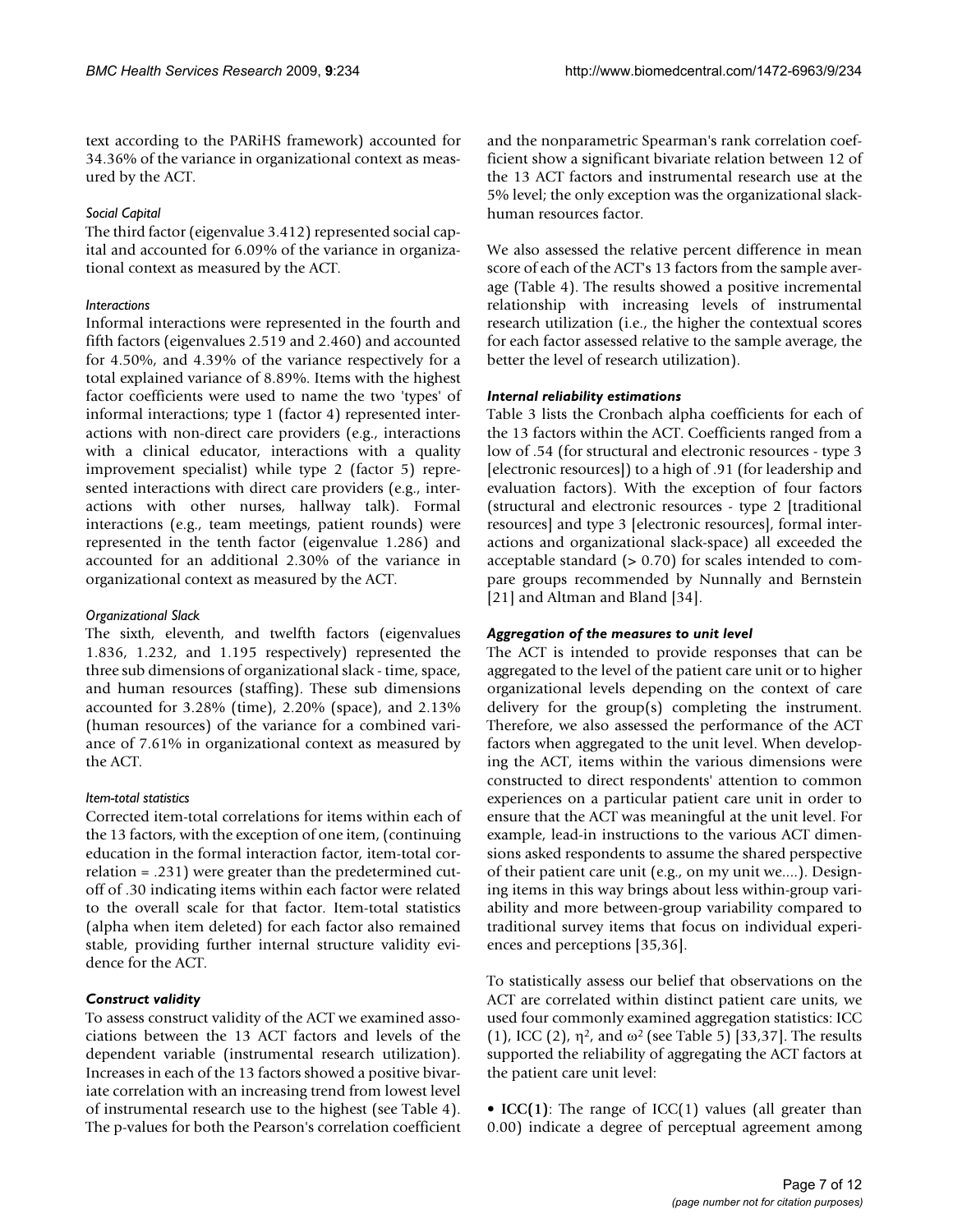|                                                                                              | Mean value (or relative $\nabla$ %) of ACT factors by increasing levels of instrumental<br>research utilization |                    |                |              |              |              |        |                                            |
|----------------------------------------------------------------------------------------------|-----------------------------------------------------------------------------------------------------------------|--------------------|----------------|--------------|--------------|--------------|--------|--------------------------------------------|
|                                                                                              | <b>Bivariate</b><br>correlation<br>with IRU*                                                                    | ı                  | $\mathbf{2}$   | 3            | 4            | 5            | Total† | <b>P-value for</b><br>means<br>differences |
| Leadership                                                                                   | $0.090*1/$<br>0.098 ** 2                                                                                        | $3.37(-4.5)$       | $3.45(-2.3)$   | $3.51(-0.6)$ | $3.51(-0.6)$ | 3.68(4.2)    | 3.53   | 0.069 <sup>3</sup><br>(0.0894)             |
| Culture                                                                                      | $0.145**/$<br>$0.148**$                                                                                         | $3.68(-3.9)$       | $3.75(-2.1)$   | $3.80(-0.8)$ | 3.83(0.0)    | 3.96(3.4)    | 3.83   | 0.002<br>$(0.002)$ **                      |
| Evaluation                                                                                   | $0.130**/$<br>$0.145**$                                                                                         | 2.64 (-11.4)       | $2.85(-4.4)$   | 3.06(2.7)    | 2.96 (-0.7)  | 3.15(5.7)    | 2.98   | 0.000(0.000)<br>$*$                        |
| Social capital                                                                               | $0.120**/$<br>$0.119**$                                                                                         | $3.82(-2.1)$       | $3.83(-1.8)$   | $3.89(-0.3)$ | $3.89(-0.3)$ | 4.02(3.1)    | 3.90   | 0.009(0.027)                               |
| Formal<br>Interactions                                                                       | $0.154**/$<br>$0.156**$                                                                                         | $1.49$ (-19.0)     | $1.65$ (-10.3) | 1.91(3.8)    | $1.79(-2.7)$ | 2.14(16.3)   | 1.84   | 0.000(0.000)                               |
| Informal<br>Interactions<br>(Type 1- Non-<br>Direct Care<br>Providers)                       | $0.183**/$<br>$0.208**$                                                                                         | $0.56$ $(-48.6)$   | $0.75(-31.2)$  | 1.24(13.8)   | 1.10(0.9)    | 1.31(20.2)   | 1.09   | 0.000(0.000)                               |
| Informal<br>Interactions<br>(Type 2- Direct<br>Care Providers)                               | $0.196**/$<br>$0.220**$                                                                                         | $3.69$ ( $-12.4$ ) | $4.04(-4.0)$   | 4.22(0.2)    | 4.24(0.7)    | 4.45(5.7)    | 4.21   | 0.000(0.000)<br>×                          |
| Structural and<br>Electronic<br>Resources<br>(Type I-Formal<br>Resources)                    | $0.242**/$<br>$0.240**$                                                                                         | $2.32(-15.3)$      | $2.37(-13.5)$  | 2.76(0.7)    | 2.77(1.1)    | 3.13(14.2)   | 2.74   | 0.000(0.000)<br>≯oķ                        |
| Structural and<br>Electronic<br>Resources<br>$(T$ ype 2-<br><b>Traditional</b><br>Resources) | $0.129**/$<br>$0.137**$                                                                                         | $0.51$ (-29.2)     | $0.69(-4.2)$   | $0.69(-4.2)$ | 0.73(1.4)    | 0.89(23.6)   | 0.72   | 0.003 (0.006)                              |
| Structural and<br>Electronic<br>Resources<br>$(T$ ype 3-<br>Electronic<br>Resources)         | $0.177**/$<br>$0.186**$                                                                                         | $1.11(-18.4)$      | $1.00$ (-26.5) | 1.42(4.4)    | 1.42(4.4)    | 1.56(14.7)   | 1.36   | 0.000(0.000)<br>$*$                        |
| Organizationa<br>I Slack-Human<br>resources                                                  | 0.023/0.037                                                                                                     | $2.76(-5.5)$       | $2.84(-2.7)$   | 2.94(0.7)    | 3.02(3.4)    | $2.85(-2.4)$ | 2.92   | 0.251 (0.289)                              |
| Organizationa<br>I Slack-Space                                                               | $0.149**/$<br>$0.158**$                                                                                         | $2.63$ (-10.5)     | $2.84(-3.4)$   | $2.91(-1.0)$ | 2.95(0.3)    | 3.17(7.8)    | 2.94   | 0.000(0.001)                               |
| Organizationa<br>I Slack-Time                                                                | $0.137**/$<br>$0.156**$                                                                                         | $2.68(-8.8)$       | $2.90(-1.4)$   | $2.91(-1.0)$ | 2.97(1.0)    | 3.04(3.4)    | 2.94   | 0.000(0.001)<br>≯ok                        |

**Table 4: Assessment of Construct Validity: Correlation of derived ACT factors by increasing levels of instrumental research utilization (IRU)**

\* Indicate significance at 0.05 levels.

\*\* Indicate significance at 0.01 levels.

 $\nabla$  %: Is the % difference with respect to the total sample average<sup>†</sup>

<sup>1</sup> Spearman's rank correlation coefficients

<sup>2</sup> Pearson's correlation coefficients

3 P-value for ANOVA

4 P-value for Kruskal-Wallis test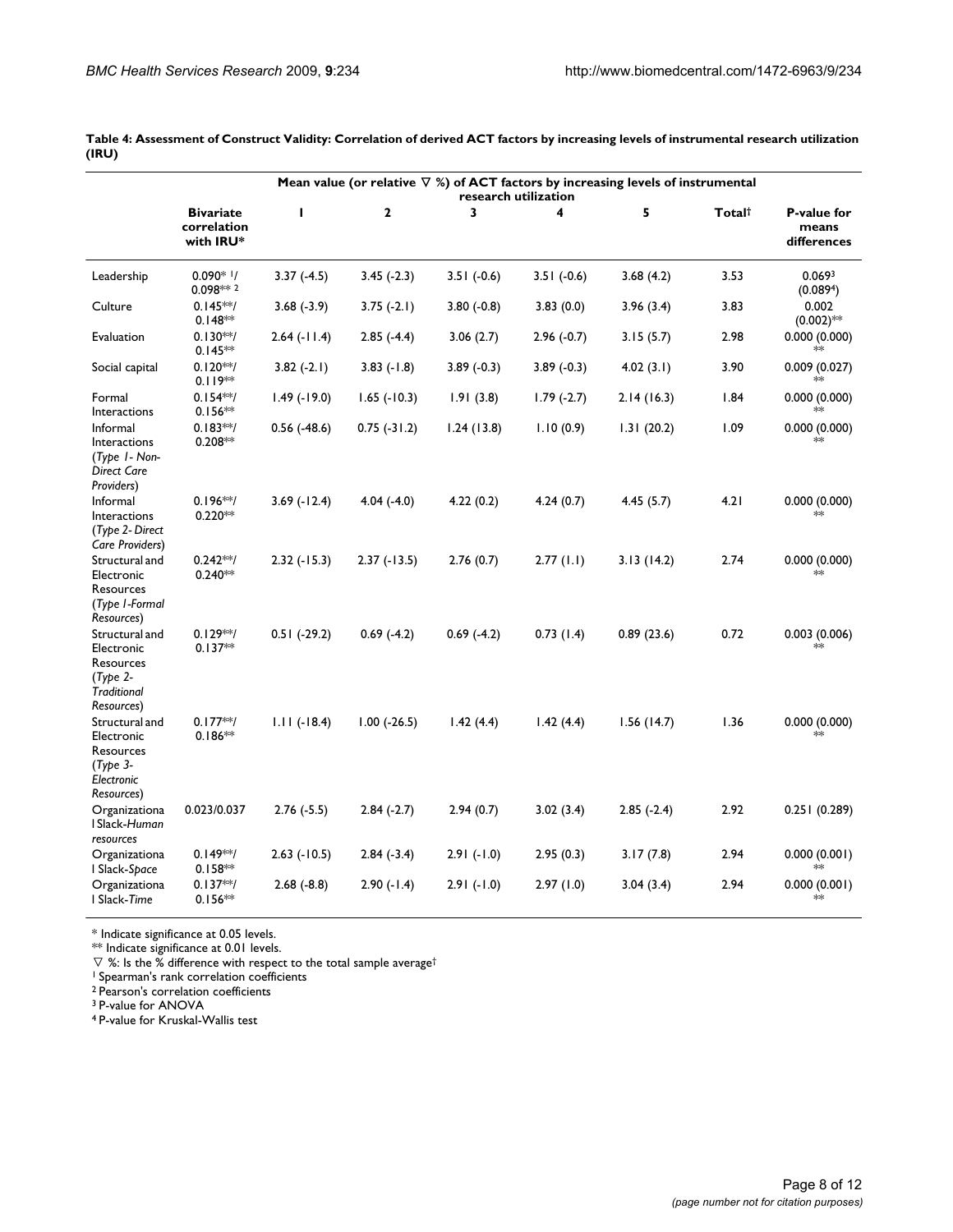| <b>Dimensions</b>                                                      | F      | <b>BMS</b> | <b>WMS</b> | ICC(I) | ICC(2) | Eta <sup>2</sup> ( $\eta$ <sup>2</sup> ) | Omega <sup>2</sup> ( $\omega$ <sup>2</sup> ) | <b>PROB</b> |
|------------------------------------------------------------------------|--------|------------|------------|--------|--------|------------------------------------------|----------------------------------------------|-------------|
| <b>IRU</b>                                                             | 2.6142 | 3.6288     | 1.3881     | 0.0569 | 0.6175 | 0.0918                                   | 0.0566                                       | 0.0000      |
| Leadership                                                             | 8.3876 | 4.3897     | 0.5234     | 0.2164 | 0.8808 | 0.2388                                   | 0.2101                                       | 0.0000      |
| Culture                                                                | 4.2482 | 1.0491     | 0.2470     | 0.1083 | 0.7646 | 0.1377                                   | 0.1052                                       | 0.0000      |
| Evaluation                                                             | 6.5082 | 3.6750     | 0.5647     | 0.1708 | 0.8463 | 0.1964                                   | 0.1660                                       | 0.0000      |
| Social Capital                                                         | 3.1726 | 0.6443     | 0.2031     | 0.0751 | 0.6848 | 0.1071                                   | 0.0733                                       | 0.0000      |
| Formal Interactions                                                    | 6.4236 | 5.5822     | 0.8690     | 0.1686 | 0.8443 | 0.1948                                   | 0.1643                                       | 0.0000      |
| Informal Interactions                                                  | 3.2734 | 2.7100     | 0.8279     | 0.0783 | 0.6945 | 0.1100                                   | 0.0763                                       | 0.0000      |
| (Type 1- Non-Direct Care Providers)                                    |        |            |            |        |        |                                          |                                              |             |
| Informal Interactions                                                  | 2.7556 | 1.9098     | 0.6931     | 0.0616 | 0.6371 | 0.0938                                   | 0.0597                                       | 0.0000      |
| (Type 2- Direct Care Providers)                                        |        |            |            |        |        |                                          |                                              |             |
| Structural and Electronic Resources<br>(Type 1-Formal Resources)       | 5.4840 | 4.7133     | 0.8595     | 0.1436 | 0.8177 | 0.1712                                   | 0.1398                                       | 0.0000      |
| Structural and Electronic Resources<br>(Type 2- Traditional Resources) | 2.1509 | 0.9533     | 0.4432     | 0.0413 | 0.5351 | 0.0749                                   | 0.0400                                       | 0.0007      |
| <b>Structural and Electronic Resources</b>                             | 5.4422 | 3.4771     | 0.6389     | 0.1424 | 0.8162 | 0.1689                                   | 0.1377                                       | 0.0000      |
| (Type 3- Electronic Resources)                                         |        |            |            |        |        |                                          |                                              |             |
| Organizational Slack-Human Resources                                   | 8.5578 | 7.1135     | 0.8312     | 0.2203 | 0.8831 | 0.2424                                   | 0.2139                                       | 0.0000      |
| Organizational Slack-Space                                             | 9.9498 | 5.8113     | 0.5841     | 0.2507 | 0.8995 | 0.2712                                   | 0.2437                                       | 0.0000      |
| Organizational Slack-Time                                              | 3.5132 | 0.9827     | 0.2797     | 0.0859 | 0.7154 | 0.1158                                   | 0.0828                                       | 0.0000      |

#### **Table 5: Aggregation of Data to Patient Care Unit Level**

the nurses about the mean values on the ACT factors within each unit. That is, the nurses' perceptions about context within a particular patient care unit were similar.

• **ICC(2)**: All ACT factors showed statistically significant  $(p < .05)$  *F* statistics and ICC(2) values greater than 0.60 (with the exception of structural and electronic resources type 2 [traditional resources]), that is, were we to draw repeated subsequent samples from the same groups (units) we would obtain similar mean scores.

• η**2 and** ω**<sup>2</sup>**: However, the relative effect sizes for both η<sup>2</sup> and  $\omega^2$  values were smaller, suggesting that, as scores on the ACT factors were aggregated, our ability to assign the same meaning for the factor at the unit level as we had at the individual level lessened.

#### **Discussion** *Reliability*

Experts generally disagree on the precise benchmarks that should be applied to psychometric measures such as alpha coefficients. In part, these benchmarks depend on the application. For example, lower Cronbach alpha coefficients (.70 - .80) are deemed acceptable for scales intended to compare groups, while for scales used to measure change within individuals, higher Cronbach alpha coefficients (> .90) are desired [21,34]. The internal consistency of the ACT, in terms of the Cronbach's alpha coefficients of its core dimensions, is for the most part, consistent with usual practice for measures intended to be used at the *level of the group*, or in our case, the patient care unit [34,38]. Only 4 of the 13 ACT factors identified in the factor analysis (structural and electronic resources - type 2 [traditional resources], structural and electronic resources - type 3 [electronic resources], formal interactions and organizational slack-space), had alpha coefficients less than this standard. These lower coefficients may be due to these items addressing concepts that are broader, and perhaps more subject to individual interpretation, than the items in the remaining context concepts.

#### *Validity - Internal Structure*

Factor loadings for all 56 items, with the exception of one item (informal teaching sessions, factor loading = .339) in the ACT exceeded the minimum cut-off of 0.35, indicating that items were representative of underlying factors. Some items did not, however, load as expected. The items on how often respondents participate in 'hallway talk' and 'informal teaching sessions' originally part of the dimension of *formal interactions* loaded with *informal interactions*. Further, the item on how often respondents participate in 'continuing education', originally part of the *structural and electronic resources* dimension, loaded with the *formal interaction* dimension. After careful consideration of these findings the team decided that these loadings were actually a more accurate reflection of the ACT dimensions (as defined in Table 1) that they loaded with and thus we relabelled the item groupings to align with the factor analysis findings.

In developing the ACT we originally hypothesized a 10 factor solution (eight contextual dimensions: culture, leadership, evaluation, social capital, informal interactions, formal interactions, structural and electronic resources, and organizational slack (representing three sub-concepts - time, space, human resources)) with items designated for each concept loading onto a single factor. However, two of our contextual concepts turned out to be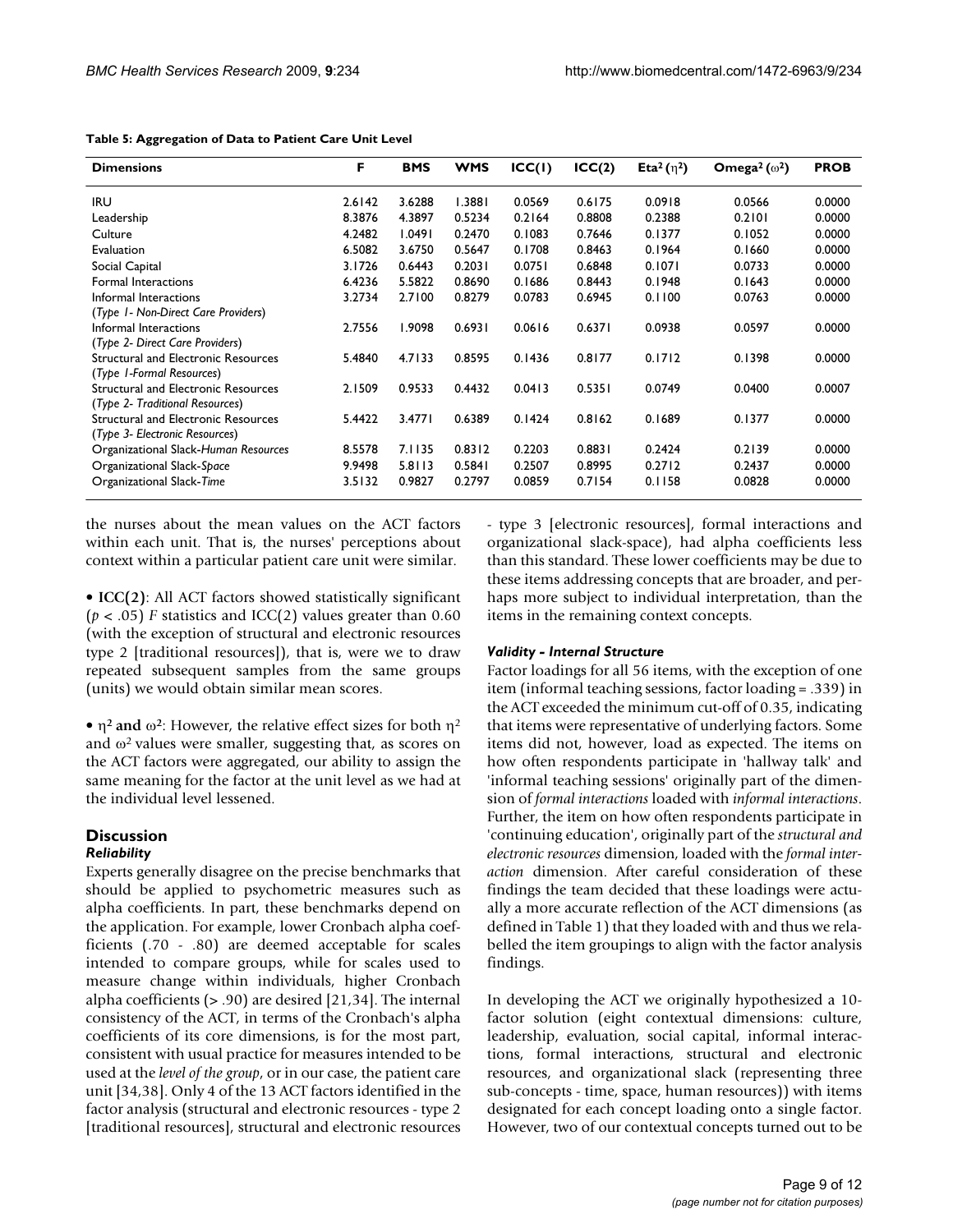multidimensional, loading onto more than one factor (thus yielding a 13-factor solution). Informal interactions had two factors and structural and electronic resources had three factors indicating more complexity to the construct of organizational context than we had originally proposed.

# *Construct validity*

The validation process in this study demonstrated beginning empirical support for the construct validity of the ACT. Statistically significant bivariate relationships were found between all but one of the ACT's 13 factors at varying levels of instrumental research utilization. That is, higher levels of research utilization were aligned with more positive contextual conditions. Further analyses showed that the mean scores for each of the ACT's 13 factors varied consistently with a positive incremental association between them and reported research utilization levels. These findings are consistent with the PARiHS framework's assertions (see Table 1) and provide additional empirical support for the construct validity of the ACT.

# *Aggregation of individual level data to the unit level*

Our aggregation statistics indicate that the ACT (when used with professional nurses) can reliably be aggregated to obtain a unit-level assessment of organizational context. We ran the same aggregation statistics with the allied healthcare professionals ( $n = 209$ ) who completed the ACT survey in the study reported in this paper to explore this further. As we had anticipated, the aggregation statistics did not support aggregation of the ACT with the allied professionals at the unit level; ICC(2) was <.60 for all ACT dimensions indicating low reliability of group means when aggregated to the patient care unit level. Given the differences in how work is constructed for nurses and allied professionals this made sense to us. Most nurses perform their work on a single unit, are aligned with that unit and therefore are able to assess and report on common unit practices, beliefs and values causing them to respond similarly on items examining their patient care unit. Allied professionals such as physiotherapists and respiratory therapists, on the other hand, often work across programs (which consist of several units) and therefore should (and do) display greater within unit variability decreasing reliability of their aggregated response. Therefore, at this point in time we only recommend aggregating responses of professional nurses to obtain unit-level scores on the concepts contained within the ACT.

# **Limitations**

Although the validation results presented in this manuscript are promising, this initial assessment of the ACT was conducted in one country, with one professional group, and with a moderate size sample. Validation of a newly developed instrument such as the ACT is a longitudinal and multi-step process, requiring numerous positive findings, across a variety of applications and settings. Testretest reliability was not assessed, so the ACT's stability is unknown. Cross-validation studies are needed to confirm the factor structure obtained in this initial field test and to establish the reliability and validity of the scales in other samples and settings. Additional validation studies using larger sample sizes will be undertaken as additional data are available; these will permit us to extend our assessment to include confirmatory factor analyses and hierarchical linear modeling.

Additional and much longer term investigation is also needed to explore whether overall scores for the multidimensional ACT concepts (e.g., structural and electronic resources, informal interactions, and organizational slack) can be derived from the instrument. At present we are using overall derived scores for each factor as supported by the factor analysis reported in this paper.

# **Conclusions**

The findings from this initial validation of the ACT must be interpreted with caution and are not generalizable beyond the sample of nurses reported in this manuscript. Although the overall pattern of the data was consistent with the structure hypothesized in the development of the ACT, some items loaded onto their respective factors less strongly than others. This may indicate that respondents are conceptualizing the individual items within a particular concept somewhat differently than we anticipated. This was not totally unexpected, as for the ACT to be applicable to healthcare professionals across a variety of settings, its items were designed to address the respective dimensions as generically as possible. Preliminary work also suggests the instrument in its current form produces its best aggregated results at the unit level among professional nurses.

Follow-up studies are in progress in which we are assessing the ACT with nurses, allied healthcare professionals, physicians, educators and specialists, and managers in long-term care (nursing home) settings, as well as with unregulated (healthcare aide) workers in long-term care settings. Validation of the instrument within the home care sector is also planned. Additional information on the ACT is available from the lead author of this paper.

# **Abbreviations**

Commonly used abbreviations in this manuscript include: (1) (ACT): Alberta Context Tool; and (2) (PCA): Principal Components Analysis.

# **Competing interests**

The authors declare that they have no competing interests.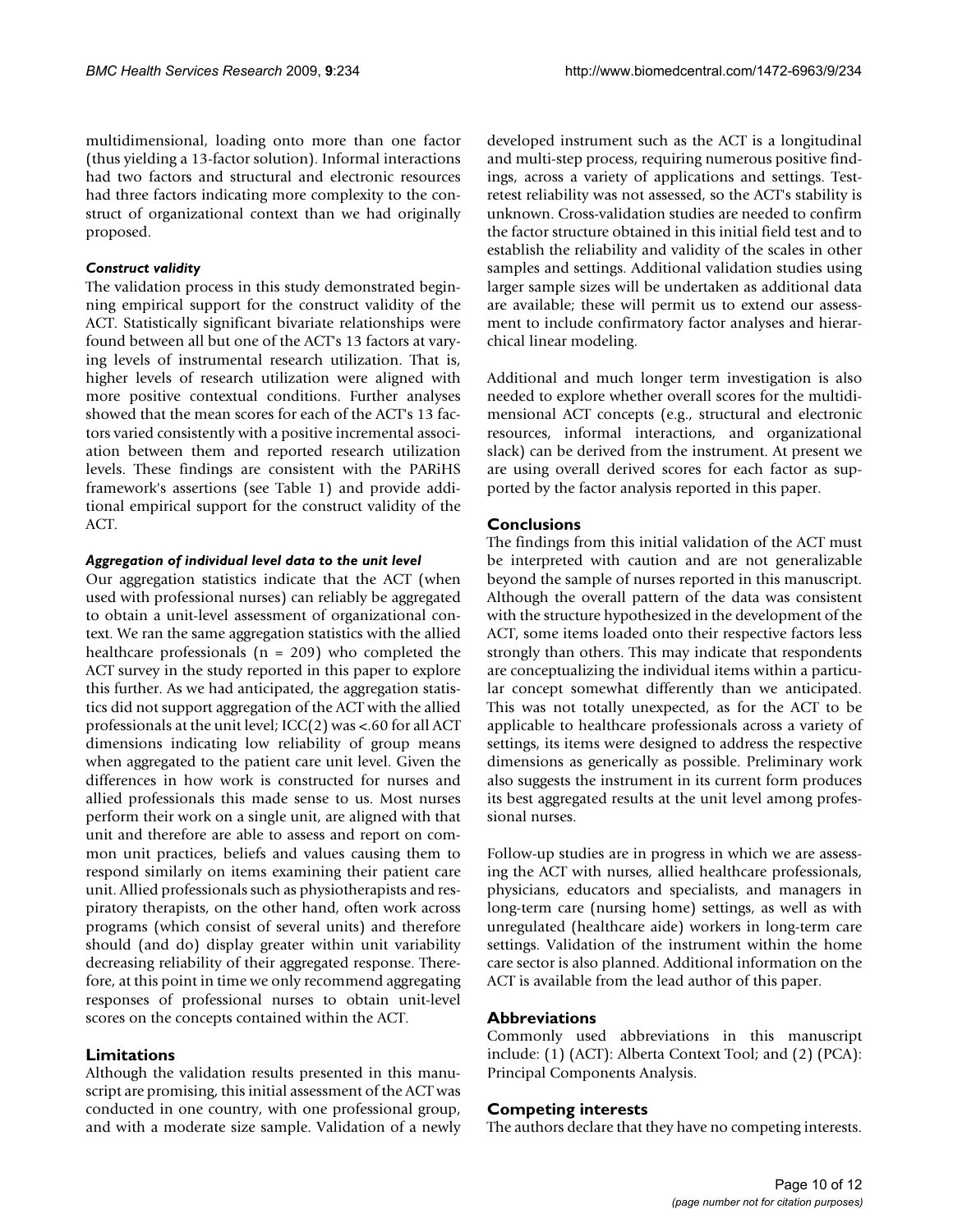#### **Authors' contributions**

CAE, PGN, JMB, and GGC secured the grant that provided funding for the development of the ACT. CAE and PGN led the statistical analytic design presented in the manuscript. JES assisted in performing and in interpreting the statistical analysis, and made substantial contributions to drafting the manuscript. All authors contributed to the development and revision of the manuscript and approved the final version.

# **Additional material**

# **Additional file 1**

*Act Refinement. A summary of the refinement of ACT from the index (76-item) version to the version piloted.* Click here for file [\[http://www.biomedcentral.com/content/supplementary/1472-](http://www.biomedcentral.com/content/supplementary/1472-6963-9-234-S1.DOC) 6963-9-234-S1.DOC]

# **Additional file 2**

*Inclusion and Exclusion Criteria by Professional Group. A summary of the inclusion and exclusion criteria for the professional subgroups.* Click here for file

[\[http://www.biomedcentral.com/content/supplementary/1472-](http://www.biomedcentral.com/content/supplementary/1472-6963-9-234-S2.DOC) 6963-9-234-S2.DOC]

# **Acknowledgements**

The Alberta Context Tool was developed as part of an Alberta-based study funded by the Alberta Heritage Foundation for Medical Research (AHFMR) (Co-Principal Investigators: CAE and PGN). The authors acknowledge the CIHR Team in Children's Pain (Dr Bonnie Steven's, Principal Investigator) for contributions to this study. Funding for the data used in the validation assessment of the ACT reported in this manuscript was provided by the Canadian Institutes of Health Research (CTP-79854 and MOP-86605). Dr Estabrooks is supported by a CIHR Canada Research Chair in Knowledge Translation. Ms Squires is supported by CIHR, AHFMR, and Killam Fellowships. Dr Cummings holds CIHR New Investigator and AHFMR Population Health Investigator awards. We would like to thank Sung Hyun Kang, MSc (University of Alberta, Canada) for his assistance with statistical analysis, Dr William Midodzi (University of Alberta, Canada) for his thoughtful input on statistical analyses and drafts, and Dr. Mandi Newton (University of Alberta, Canada) for her assistance with the development of the ACT.

#### **References**

- 1. Rycroft-Malone J: **[The PARIHS framework A framework for](http://www.ncbi.nlm.nih.gov/entrez/query.fcgi?cmd=Retrieve&db=PubMed&dopt=Abstract&list_uids=15535533) [guiding the implementation of evidence-based practice.](http://www.ncbi.nlm.nih.gov/entrez/query.fcgi?cmd=Retrieve&db=PubMed&dopt=Abstract&list_uids=15535533)** *J Nurs Care Qual* 2004, **19(4):**297-304.
- 2. Wallin L, Estabrooks CA, Midodzi WK, Cummings GG: **[Develop](http://www.ncbi.nlm.nih.gov/entrez/query.fcgi?cmd=Retrieve&db=PubMed&dopt=Abstract&list_uids=16708039)[ment and validation of a derived measure of research utiliza](http://www.ncbi.nlm.nih.gov/entrez/query.fcgi?cmd=Retrieve&db=PubMed&dopt=Abstract&list_uids=16708039)[tion by nurses.](http://www.ncbi.nlm.nih.gov/entrez/query.fcgi?cmd=Retrieve&db=PubMed&dopt=Abstract&list_uids=16708039)** *Nurs Res* 2006, **55(3):**149-160.
- 3. Dopson S, FitzGerald L, Ferlie E, Gabbay J, Locock L: **[No magic tar](http://www.ncbi.nlm.nih.gov/entrez/query.fcgi?cmd=Retrieve&db=PubMed&dopt=Abstract&list_uids=12146782)[gets! Changing clinical practice to become more evidence](http://www.ncbi.nlm.nih.gov/entrez/query.fcgi?cmd=Retrieve&db=PubMed&dopt=Abstract&list_uids=12146782) [based.](http://www.ncbi.nlm.nih.gov/entrez/query.fcgi?cmd=Retrieve&db=PubMed&dopt=Abstract&list_uids=12146782)** *Health Care Manage Rev* 2002, **27(3):**35-47.
- 4. Meijers JM, Janssen MA, Cummings GG, Wallin L, Estabrooks CA, R H: **[Assessing the relationships between contextual factors](http://www.ncbi.nlm.nih.gov/entrez/query.fcgi?cmd=Retrieve&db=PubMed&dopt=Abstract&list_uids=16907795) [and research utilization in nursing: Systematic literature](http://www.ncbi.nlm.nih.gov/entrez/query.fcgi?cmd=Retrieve&db=PubMed&dopt=Abstract&list_uids=16907795) [review.](http://www.ncbi.nlm.nih.gov/entrez/query.fcgi?cmd=Retrieve&db=PubMed&dopt=Abstract&list_uids=16907795)** *J Adv Nurs* 2006, **55(5):**622-635.
- 5. Grol R, Berwick D, Wensing M: **[On the trail of quality and safety](http://www.ncbi.nlm.nih.gov/entrez/query.fcgi?cmd=Retrieve&db=PubMed&dopt=Abstract&list_uids=18187724) [in health care.](http://www.ncbi.nlm.nih.gov/entrez/query.fcgi?cmd=Retrieve&db=PubMed&dopt=Abstract&list_uids=18187724)** *BMJ* 2008, **336(7635):**74-76.
- 6. Fleuren M, Wiefferink K, Paulussen T: **[Determinants of innova](http://www.ncbi.nlm.nih.gov/entrez/query.fcgi?cmd=Retrieve&db=PubMed&dopt=Abstract&list_uids=15051705)[tion within health care organizations: Literature review and](http://www.ncbi.nlm.nih.gov/entrez/query.fcgi?cmd=Retrieve&db=PubMed&dopt=Abstract&list_uids=15051705) [Delphi study.](http://www.ncbi.nlm.nih.gov/entrez/query.fcgi?cmd=Retrieve&db=PubMed&dopt=Abstract&list_uids=15051705)** *Int J Qual Health Care* 2004, **16(2):**107-123.
- 7. Greenhalgh T, Robert G, Macfarlane F, Bate P, Kyriakidou O: **[Diffu](http://www.ncbi.nlm.nih.gov/entrez/query.fcgi?cmd=Retrieve&db=PubMed&dopt=Abstract&list_uids=15595944)[sion of innovations in service organizations: Systematic](http://www.ncbi.nlm.nih.gov/entrez/query.fcgi?cmd=Retrieve&db=PubMed&dopt=Abstract&list_uids=15595944) [review and recommendations.](http://www.ncbi.nlm.nih.gov/entrez/query.fcgi?cmd=Retrieve&db=PubMed&dopt=Abstract&list_uids=15595944)** *Milbank Q* 2004, **82(4):**581-629.
- 8. Grol R, Grimshaw J: **[From best evidence to best practice: Effec](http://www.ncbi.nlm.nih.gov/entrez/query.fcgi?cmd=Retrieve&db=PubMed&dopt=Abstract&list_uids=14568747)[tive implementation of change in patients' care.](http://www.ncbi.nlm.nih.gov/entrez/query.fcgi?cmd=Retrieve&db=PubMed&dopt=Abstract&list_uids=14568747)** *Lancet* 2003, **362(9391):**1225-1230.
- 9. Kitson A, Harvey G, McCormack B: **Enabling the implementation of evidence based practice: A conceptual framework.** *Qual Saf Health Care* 1998, **7(3):**149-158.
- 10. Rycroft-Malone J, Kitson A, Harvey G, McCormack B, Seers K, Titchen A, Estabrooks C: **[Ingredients for change: Revisiting a](http://www.ncbi.nlm.nih.gov/entrez/query.fcgi?cmd=Retrieve&db=PubMed&dopt=Abstract&list_uids=12448812) [conceptual framework.](http://www.ncbi.nlm.nih.gov/entrez/query.fcgi?cmd=Retrieve&db=PubMed&dopt=Abstract&list_uids=12448812)** *Qual Saf Health Care* 2002, **11(2):**174-180.
- 11. McCormack B, Kitson A, Harvey G, Rycroft-Malone J, Titchen A, Seers K: **[Getting evidence into practice: The meaning of 'con](http://www.ncbi.nlm.nih.gov/entrez/query.fcgi?cmd=Retrieve&db=PubMed&dopt=Abstract&list_uids=11895535)[text'.](http://www.ncbi.nlm.nih.gov/entrez/query.fcgi?cmd=Retrieve&db=PubMed&dopt=Abstract&list_uids=11895535)** *J Adv Nurs* 2002, **38(1):**94-104.
- 12. Schein EH: *Organizational Culture and Leadership* San Francisco: Jossey-Bass Publishers; 1985.
- 13. Wright J, McCormack B, Coffey A, McCarthy G: **Evaluating the context within which continence care is provided in rehabilitation units for older people.** *International Journal of Older People Nursing* 2007, **2(1):**9-19.
- 14. Goleman D, Boyatzis RE, McKee A: *The New Leaders: Transforming the Art of Leadership into the Science of Results* London: Little, Brown; 2002.
- 15. Rycroft-Malone J, Harvey G, Seers K, Kitson A, McCormack B, Titchen A: **[An exploration of the factors that influence the](http://www.ncbi.nlm.nih.gov/entrez/query.fcgi?cmd=Retrieve&db=PubMed&dopt=Abstract&list_uids=15533097) [implementation of evidence into practice.](http://www.ncbi.nlm.nih.gov/entrez/query.fcgi?cmd=Retrieve&db=PubMed&dopt=Abstract&list_uids=15533097)** *J Clin Nurs* 2004, **13(8):**913-924.
- 16. Estabrooks CA, Squires JE, Adachi AM, Kong L, Norton PG: **Utilization of Health Research in Acute Care Settings in Alberta Technical Report.** Edmonton: Faculty of Nursing, University of Alberta; 2008.
- 17. Acock AC: **Working with missing data.** *Family Science Review* 1997, **10(1):**76-102.
- 18. Streiner DL, Norman GR: *Health Measurement Scales: A Practical Guide to their Development and Use* 3rd edition. Oxford: Oxford University Press; 2003.
- 19. Thompson B: *Exploratory and Confirmatory Factor Analysis: Understanding Concepts and Applications* Washington, DC: American Psychological Association; 2004.
- 20. Kline P: *An Easy Guide to Factor Analysis* London: Routledge; 1994.
- 21. Nunnally J, Bernstein I: *Psychometric Theory* 3rd edition. New York: McGraw-Hill; 1994.
- 22. Betz NE: **Test construction.** In *The Psychology Research Handbook: A Guide for Graduate Students and Research Assistants* Edited by: Leong FTL, Austin JT. Thousand Oaks, CA: Sage Publications; 2000:239-250.
- Angus J, Hodnett E, O'Brien-Pallas L: [Implementing evidence](http://www.ncbi.nlm.nih.gov/entrez/query.fcgi?cmd=Retrieve&db=PubMed&dopt=Abstract&list_uids=14622368)**[based nursing practice: A tale of two intrapartum nursing](http://www.ncbi.nlm.nih.gov/entrez/query.fcgi?cmd=Retrieve&db=PubMed&dopt=Abstract&list_uids=14622368) [units.](http://www.ncbi.nlm.nih.gov/entrez/query.fcgi?cmd=Retrieve&db=PubMed&dopt=Abstract&list_uids=14622368)** *Nurs Inq* 2003, **10(4):**218-228.
- 24. Hunt M: **[The process of translating research findings into](http://www.ncbi.nlm.nih.gov/entrez/query.fcgi?cmd=Retrieve&db=PubMed&dopt=Abstract&list_uids=3643932) [practice.](http://www.ncbi.nlm.nih.gov/entrez/query.fcgi?cmd=Retrieve&db=PubMed&dopt=Abstract&list_uids=3643932)** *J Adv Nurs* 1987, **12:**101-110.
- 25. Davies S, McDonnell A, Brown J, Shewan J: **[Practice nurses' use of](http://www.ncbi.nlm.nih.gov/entrez/query.fcgi?cmd=Retrieve&db=PubMed&dopt=Abstract&list_uids=10085963) [evidence-based research.](http://www.ncbi.nlm.nih.gov/entrez/query.fcgi?cmd=Retrieve&db=PubMed&dopt=Abstract&list_uids=10085963)** *Nurs Times* 1999, **95(4):**57-60.
- 26. Estabrooks CA, Midodzi WK, Cummings GG, Wallin L: **[Predicting](http://www.ncbi.nlm.nih.gov/entrez/query.fcgi?cmd=Retrieve&db=PubMed&dopt=Abstract&list_uids=17625477) [research use in nursing organizations: A multilevel analysis.](http://www.ncbi.nlm.nih.gov/entrez/query.fcgi?cmd=Retrieve&db=PubMed&dopt=Abstract&list_uids=17625477)** *Nurs Res* 2007, **56(4 Suppl):**S7-23.
- 27. Ferlie E, Fitzgerald , Wood M: **[Getting evidence into clincial](http://www.ncbi.nlm.nih.gov/entrez/query.fcgi?cmd=Retrieve&db=PubMed&dopt=Abstract&list_uids=10947554) [practice: An organisational behaviour perspective.](http://www.ncbi.nlm.nih.gov/entrez/query.fcgi?cmd=Retrieve&db=PubMed&dopt=Abstract&list_uids=10947554)** *J Health Serv Res Policy* 2000, **5(2):**96-102.
- 28. Estabrooks CA: **[The conceptual structure of research utiliza](http://www.ncbi.nlm.nih.gov/entrez/query.fcgi?cmd=Retrieve&db=PubMed&dopt=Abstract&list_uids=10344701)[tion.](http://www.ncbi.nlm.nih.gov/entrez/query.fcgi?cmd=Retrieve&db=PubMed&dopt=Abstract&list_uids=10344701)** *Res Nurs Health* 1999, **22(3):**203-216.
- 29. Estabrooks CA, Kenny DJ, Cummings GG, Adewale AJ, Mallidou AA: **[A comparison of research utilization among nurses working](http://www.ncbi.nlm.nih.gov/entrez/query.fcgi?cmd=Retrieve&db=PubMed&dopt=Abstract&list_uids=17514725) in Canadian civilian and United States Army healthcare set[tings.](http://www.ncbi.nlm.nih.gov/entrez/query.fcgi?cmd=Retrieve&db=PubMed&dopt=Abstract&list_uids=17514725)** *Res Nurs Health* 2007, **30(3):**282-296.
- 30. Estabrooks CA, Scott S, Squires JE, Stevens B, O'Brien-Pallas L, Watt-Watson J, Profetto-McGrath J, McGilton K, Golden-Biddle K, Lander J, *et al.*: **[Patterns of research utilization on patient care units.](http://www.ncbi.nlm.nih.gov/entrez/query.fcgi?cmd=Retrieve&db=PubMed&dopt=Abstract&list_uids=18518966)** *Implement Sci* 2008, **3:**31.
- 31. Glick WH: **Conceptualizing and measuring organizational and psychological climate: Pitfalls in multilevel research.** *Acad Manage Rev* 1985, **10(3):**601-616.